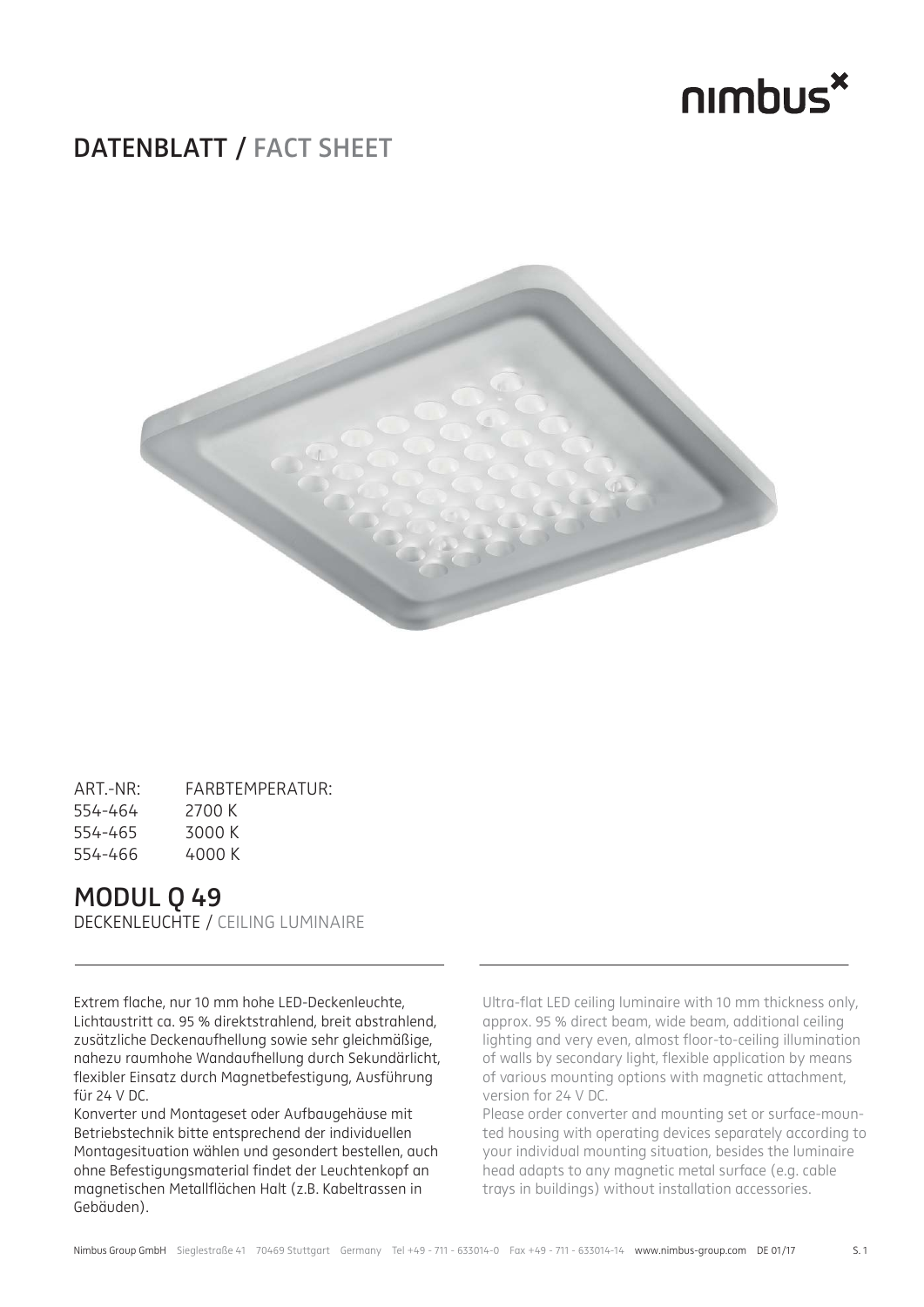## nimbus<sup>\*</sup>

## **TECHNISCHE DATEN / TECHNICAL FACTS**

### **Artikel:**

MODUL Q 49

### **Art.-Nr.: Farbtemperatur:**

554-464 2700 K 554-465 3000 K 554-466 4000 K

### **Beschreibung/Ausführung:**

Deckenleuchte mit Magnetbefestigung **Hersteller:**

### Nimbus Group GmbH Sieglestr. 41, 70469 Stuttgart / Germany Tel.: +49(0)711 / 63 30 14 - 0 Fax: +49(0)711 / 63 30 14 - 14 info@nimbus-group.com www.nimbus-group.com

### **Abmessungen:**

180 x 180 x 10 mm

### **Material:**

Diffusorfläche: Acrylglas Befestigung durch Magnete

#### **Gewicht:**

ca. 480 g

### **Anschluss-Leistung:**

24 Volt DC Konstantspannung 2700 K 10,3 W / Energieeffizienzklasse A+ 3000 K 9,8 W / Energieeffizienzklasse A+ 4000 K 9,3 W / Energieeffizienzklasse A++ **Anzahl LED:** 49 Stück

### **Schutzart:**

IP 20

**Lichtstrom:**

```
1050 lm
```
**Abstrahlcharakteristik:**

breit abstrahlend **Lichtverteilung:**

95 % direktstrahlend

**RA:**

 $> 90$ **Prüfzeichen:**

# **Reinigungs- und Pflegehinweise:**

### Leuchte vor dem Reinigen vom Netz trennen. Keine ätzenden oder abrasiven Reinigungsmittel verwenden. Wir empfehlen, die Leuchte mit einem Microfasertuch o. ä. trocken zu reinigen.

Alle Angaben erfolgen ohne Gewähr für Irrtümer und Übertragungsfehler. Wir bitten um Verständnis, dass wir uns Änderungen in der Gestalt und Technik vorbehalten.

**product:** MODUL Q 49 **product no. colour temperature:** 554-464 2700 K 554-465 3000 K 554-466 4000 K **description/design:** ceiling luminaire with magnetic attachment **manufacturer:** Nimbus Group GmbH Sieglestr. 41, 70469 Stuttgart / Germany Tel.: +49(0)711 / 63 30 14 - 0 Fax: +49(0)711 / 63 30 14 - 14 info@nimbus-group.com www.nimbus-group.com **dimensions:** 180 x 180 x 10 mm **materials:** diffuser surface: acrylic glass attachment by means of magnets **weight:** approx. 480 grams **required power supply:** 24 volts DC constant voltage  $2700$  K 10,3 W / energy efficiency class A+ 3000 K 9,8 W / energy efficiency class A+ 4000 K 9,3 W / energy efficiency class A++ **number of LED:** 49 pcs **degree of protection:**  $ID 20$ **luminous flux:** 1050 lm **directional characteristics:** wide beam **light distribution:** 95 % direct beam **CRI:**  $> 90$ **certifi cates:**

## **cleaning and care:**

Switch off luminaire before cleaning. Do not use any corrosive or abrasive cleanser. We recommend to clean the luminaire with a dry microfibre towel only.

The information may be subject to errors in content or transmission; we do not accept responsibility for any such errors. We reserve the right to make changes to design and technology and apologise for any inconvenience this may cause.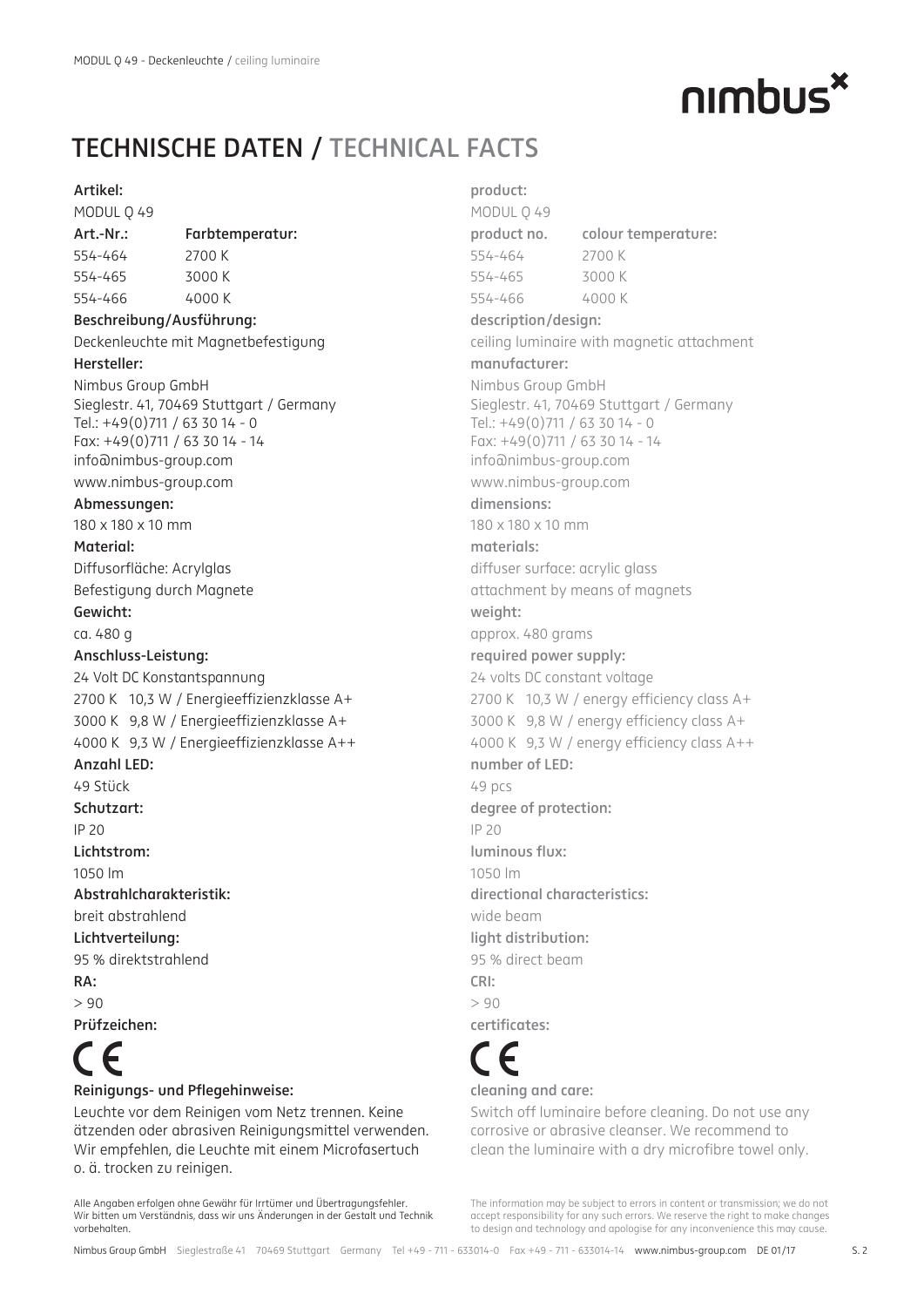# nimbus<sup>x</sup>

### **LICHTVERTEILUNGSKURVE UND ABSTRAHLCHARAKTERISTIK LIGHT DISTRIBUTION CURVE AND DIRECTIONAL CHARACTERISTICS**



### **Lichtberechnungsdaten (EULUMDAT) unter www.nimbus-group.com**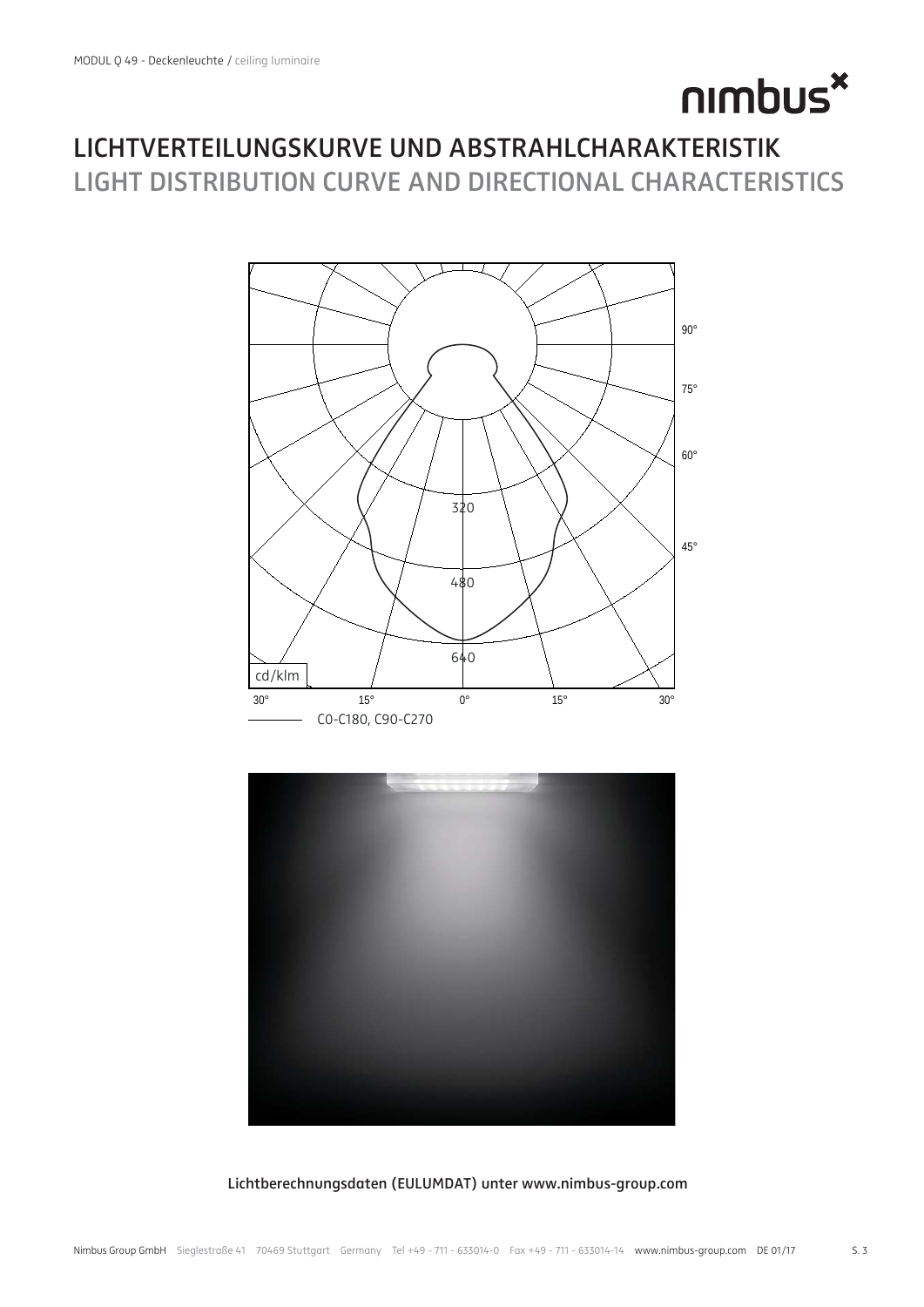

### **ISOMETRIE UND ABMESSUNGEN / SIZES**





 $\mathbb{T}$  10 mm  $\sim 10$